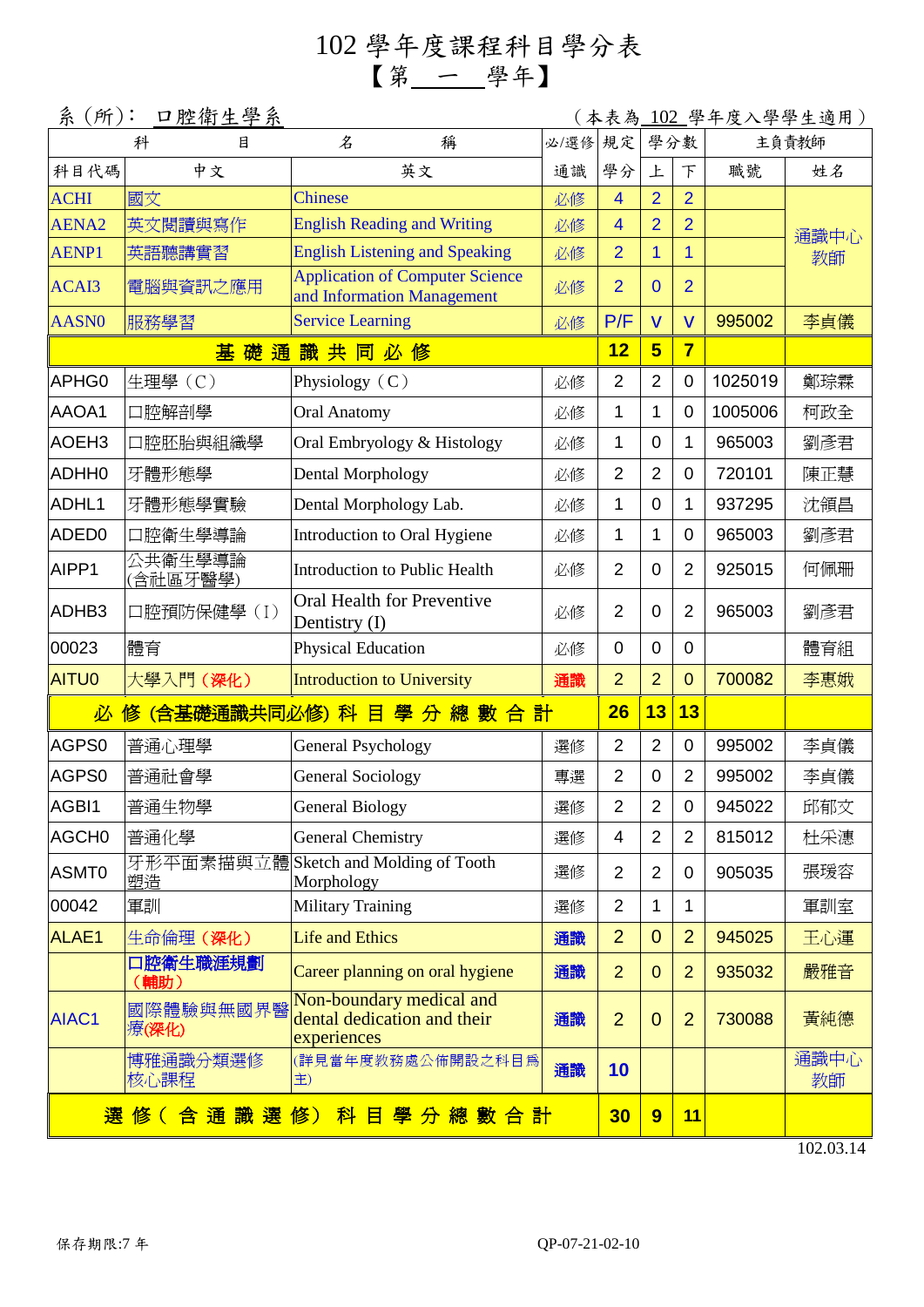【第 二 學年】

| 系(所):             | 口腔衛生學系           | (本表為                                                                 |                 | 102            |                |                | 學年度入學學生適用) |     |
|-------------------|------------------|----------------------------------------------------------------------|-----------------|----------------|----------------|----------------|------------|-----|
| 科<br>目            |                  | 名<br>稱                                                               | 必/選修            | 規定學分數          |                |                | 主負責教師      |     |
| 科目代碼              | 中文               | 英文                                                                   | 通識              | 學分             | 上              | 下              | 職號         | 姓名  |
| APHA6             | 藥理學(含牙科藥理學)      | Pharmacology (Including Dental<br>Pharmacology)                      | 必修              | $\overline{2}$ | $\mathbf 0$    | $\overline{2}$ | 670012     | 陳弘森 |
| ANTN0             | 營養及疾病營養學         | <b>Therapeutic Nutrition</b>                                         | 必修              | $\overline{2}$ | 2              | 0              | 905029     | 黃孟娟 |
| AMIM0             | 微生物學及免疫學         | Microbiology and Immunology                                          | 必修              | $\overline{2}$ | $\mathbf 0$    | $\overline{2}$ | 680022     | 何坤炎 |
| AIOR0             | 口腔放射線學概論         | <b>Introduction to Oral Radiology</b>                                | 必修              | 1              | 1              | $\overline{0}$ | 840042     | 陳玉昆 |
| AOPA1             | 口腔病理學            | <b>Oral Pathology</b>                                                | 必修              | $\overline{2}$ | 0              | $\overline{2}$ | 840042     | 陳玉昆 |
| ADBC3             | 牙科臨床應用材料         | <b>Clinical Application of Dental Materials</b>                      | 必修              | 1              | 1              | $\mathbf 0$    | 700082     | 李惠娥 |
| APEH1             | 口腔預防保健學實驗        | Oral preventive health Laboratory                                    | 必修              | $\overline{2}$ | $\overline{2}$ | $\overline{0}$ | 965003     | 劉彥君 |
| AIDI1             | 牙科器械概論           | <b>Introduction to Dental Instruments</b>                            | 必修              | $\overline{2}$ | $\overline{2}$ | 0              | 965003     | 劉彥君 |
| <b>AMLN0</b>      | 醫事法規與倫理          | Medical Law and Ethic                                                | 必修              | $\overline{2}$ | $\overline{2}$ | 0              | 935032     | 嚴雅音 |
| AHEH0             | 衛生教育與健康促進        | <b>Health Education and Health Promotion</b>                         | 必修              | $\overline{2}$ | $\overline{0}$ | $\overline{2}$ | 965025     | 黃曉靈 |
| ABIT6             | 生物統計學(I)         | Biostatistics $(1)$                                                  | 必修              | $\overline{2}$ | $\overline{2}$ | 0              | 925015     | 何佩珊 |
| AOHC0             | 社區及長照者口腔<br>健康照護 | Oral Health Care for Community<br>People and Longterm Care Residents | 必修              | $\overline{2}$ | $\mathbf 0$    | $\overline{2}$ | 730088     | 黃純德 |
| AEDM1             | 口腔醫學英文           | <b>English in Dental Medicine</b>                                    | 必修              | 1              | 1              | 0              | 915062     | 周肇茂 |
|                   | 體育               | Physical Education                                                   | 必修              | $\mathbf 0$    | $\mathbf 0$    | $\overline{0}$ |            | 體育室 |
|                   | 必修科目             | 學分總數合計                                                               | $(13+10)$<br>23 |                |                |                |            |     |
| AOCE0             | 有機化學             | Organic Chemistry                                                    | 選修              | $\overline{2}$ | $\overline{2}$ | $\overline{0}$ | 815012     | 杜采潓 |
| AJAP5             | 日文(I)            | Japanese $(1)$                                                       | 選修              | 4              | $\overline{2}$ | $\overline{2}$ | 917100     | 蕭宜菁 |
| AGER8             | 德文(I)            | German $(I)$                                                         | 選修              | 4              | $\overline{2}$ | $\overline{2}$ | 935016     | 吳銀杏 |
| AACP2             | 會計學              | Accounting                                                           | 選修              | 3              | 3              | $\overline{0}$ | 1015002    | 謝慧敏 |
| ABCA0             | 生物化學概論           | Introduction to Biochemistry                                         | 專選              | $\overline{2}$ | $\pmb{0}$      | $\overline{2}$ | 785003     | 張基隆 |
| ABIT5             | 生物統計學(II)        | Biostatistics (II)                                                   | 專選              | $\overline{2}$ | 0              | $\overline{2}$ | 925015     | 何佩珊 |
| AHXP0             | 健康心理學            | Health psychology                                                    | 專選              | $\overline{2}$ | $\overline{2}$ | 0              | 995002     | 李貞儀 |
|                   |                  | Epidemiology                                                         | 專選              | $\overline{2}$ | 0              | $\overline{2}$ | 925001     | 林英助 |
| ABED <sub>2</sub> | 流行病學             |                                                                      |                 |                |                |                |            |     |
| APLO <sub>0</sub> | 口腔衛生問題導向<br>學習法  | Problem-Based Learning in Oral Health                                | 專選              | $\overline{2}$ | 0              | $\overline{2}$ | 730088     | 黃純德 |
| AJDM0             | 口腔醫學日文           | Japanese in Dental Medicine                                          | 專選              | $\overline{2}$ | $\mathbf 0$    | $\overline{2}$ | 965003     | 劉彥君 |
| AIHC0             | 健康傳播概論           | Introduction to Health Communication                                 | 專選              | $\overline{2}$ | $\overline{2}$ | 0              | 965025     | 黃曉靈 |
| AMRD0             | 牙科醫療輔助方法論        | Methods Related to Dental Assistance                                 | 專選              | $\overline{2}$ | $\mathbf 0$    | 2              | 965003     | 劉彥君 |
|                   | 軍訓               | <b>Military Training</b>                                             | 選修              | $\overline{2}$ | 1              | 1              |            | 軍訓室 |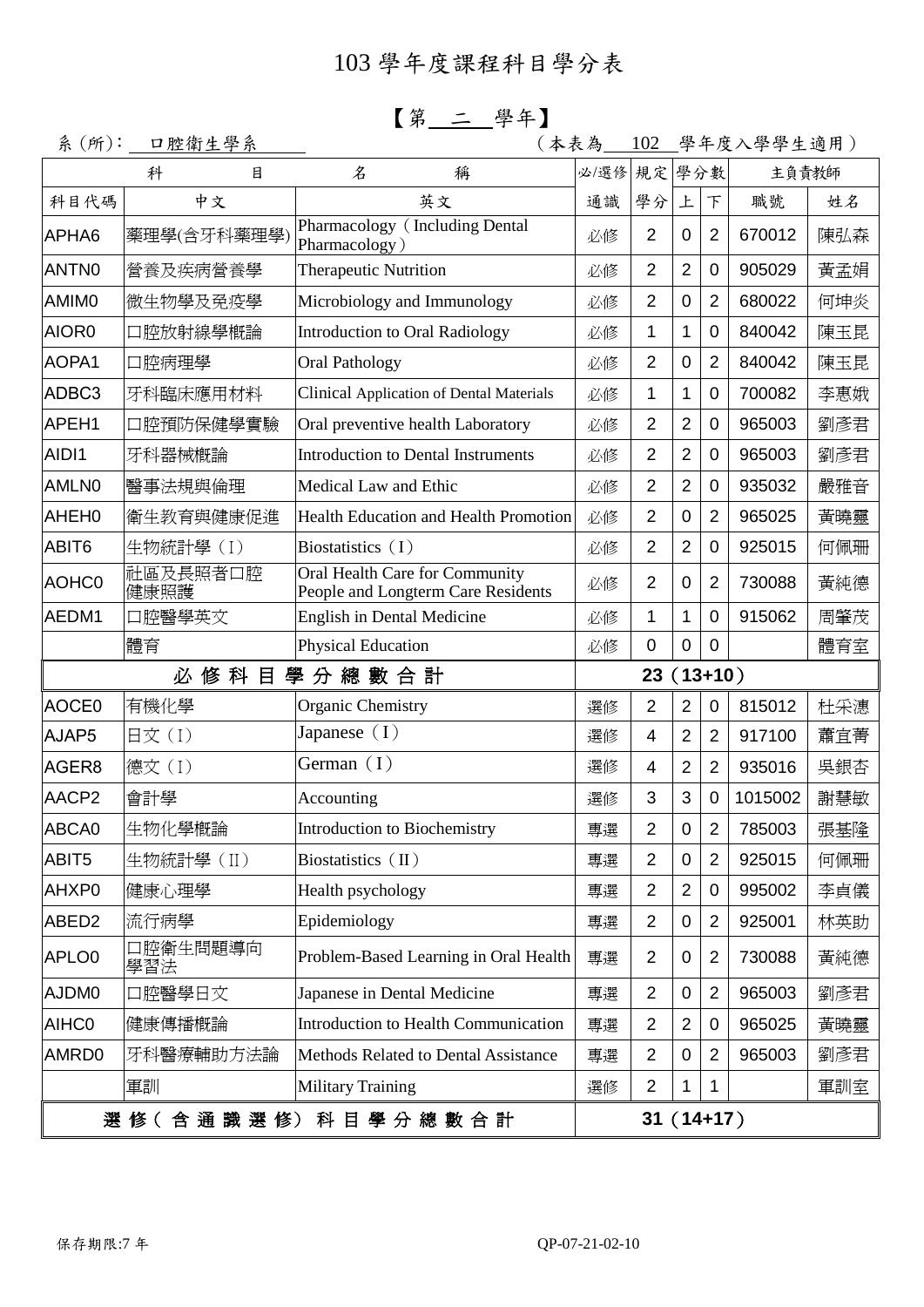## 104 學年度課程科目學分表

## 【第 三 學年】

| 系(所):             | 口腔衛生學系               |                                                               | (本表為        |                |                |                | <u>102 學年度入學學生適用)</u> |       |
|-------------------|----------------------|---------------------------------------------------------------|-------------|----------------|----------------|----------------|-----------------------|-------|
|                   | 科<br>目               | $\mathcal{Z}$<br>稱                                            | 必/選修        | 規定             | 學分數            |                |                       | 主負責教師 |
| 科目代碼              | 中文                   | 英文                                                            | 通識          | 學分             | 上              | F              | 職號                    | 姓名    |
| AOSD <sub>0</sub> | 特殊需求者口腔照學<br>「含實習)   | Oral Care for Special Care Dentistry                          | 必修          | $\overline{2}$ | $\overline{2}$ | $\mathbf 0$    | 730088                | 黃純德   |
| AINM <sub>2</sub> | 醫學概論                 | <b>Introduction to Medicine</b>                               | 必修          | 3              | 0              | 3              | 690025                | 吳逸民   |
| AONP1             | 兒童牙科暨齒顎矯正學<br>概論     | Introduction to Pedodontics and<br>Orthodontics               | 必修          | 1              | 1              | 0              | 670012                | 陳弘森   |
| AIDT0             | 牙科補綴學概論              | <b>Introduction to Dental</b><br>Prosthodontics               | 必修          | 1              | 0              | 1              | 770265                | 王震乾   |
| AHAM3             | 醫務行政與管理              | <b>Health Care Management</b>                                 | 必修          | $\overline{2}$ | $\overline{2}$ | $\mathbf 0$    | 935032                | 嚴雅音   |
| AOMS <sub>2</sub> | 口腔顎面外科學概論            | Introduction to Oral and<br><b>Maxillofacial Surgery</b>      | 必修          | 1              | 1              | 0              | 840074                | 陳俊明   |
| AIOE1             | 牙體復形學及牙髓病學<br>槪論     | <b>Introduction to Operative Dentistry</b><br>and Endodontics | 必修          | 1              | 1              | 0              | 720101                | 陳正慧   |
| APDT1             | 牙周病學概論               | <b>Introduction to Periodontics</b>                           | 必修          | $\overline{2}$ | 0              | $\overline{2}$ | 690025                | 吳逸民   |
| <b>AHINO</b>      | 健康保險                 | <b>Health Insurance</b>                                       | 必修          | $\overline{2}$ | 0              | $\overline{2}$ | 935032                | 嚴雅音   |
| AITR <sub>1</sub> | 硏究法概論                | <b>Introduction to Research</b>                               | 必修          | $\overline{2}$ | $\overline{2}$ | 0              | 965025                | 黃曉靈   |
| ACEC <sub>0</sub> | 職場溝通與應對              | <b>Communication in Dental Clinic</b>                         | 必修          | 1              | $\overline{0}$ | 1              | 995022                | 丁羣展   |
|                   | 口腔預防保健學臨床<br>見習      | Clinical Clerkship on Oral Health for<br>Preventive Dentistry | 必修          | $\overline{2}$ | $\overline{2}$ | $\mathbf 0$    | 965003                | 劉彥君   |
| ADDA2             | 家庭牙醫學概論              | <b>Introduction to Family Dentistry</b>                       | 必修          | 1              | 0              | 1              | 965003                | 劉彥君   |
| ADIC <sub>2</sub> | 消毒與感染控制              | Disinfection and Infection Control                            | 必修          | $\overline{2}$ | $\overline{0}$ | $\overline{2}$ | 925001                | 林英助   |
|                   | 必修<br>學<br>科<br>目    | 分總數合計                                                         | $23(11+12)$ |                |                |                |                       |       |
| ARPO0             | 口腔衛生研究實務研討           | Research Practicum in Oral Hygiene                            | 專選          | $\overline{2}$ | $\overline{2}$ | $\mathbf 0$    | 925001                | 林英助   |
| APMT4             | 健康教育方法論              | <b>Health Education Theory</b>                                | 專選          | $\overline{2}$ | 0              | $\overline{2}$ | 965025                | 黃曉靈   |
| AGIB <sub>0</sub> | 醫學材料應用概論             | General Introduction to<br>Biomaterials and the Applications  | 專選          | $\overline{2}$ | $\overline{0}$ | $\overline{2}$ | 975014                | 王彥雄   |
| AODP <sub>2</sub> | 身心障礙者口腔照護學<br>(英文教學) | Oral Care for the Disabled (English<br>Teaching)              | 專選          | $\overline{2}$ | $\overline{2}$ | $\mathbf 0$    | 730088                | 黃純德   |
| ADHS0             | 口腔衛生教育               | Oral Health Education                                         | 專選          | $\overline{2}$ | $\overline{2}$ | 0              | 730088                | 黃純德   |
| ACDH3             | 社區口腔健康照護實習           | Practice of Oral Health Care<br>Community                     | 專選          | $\overline{2}$ | $\overline{2}$ | 0              | 730088                | 黃純德   |
| AMRD1             | 牙科醫療輔助方法論<br>實驗      | Methods related to Dental assistance<br>Lab.                  | 專選          | $\overline{2}$ | $\overline{2}$ | 0              | 965003                | 劉彥君   |
| ADSB0             | 牙科行爲科學               | Dental behavioral sciences                                    | 專選          | $\overline{2}$ | 0              | $\overline{2}$ | 995002                | 李貞儀   |
| ASTP1             | 牙周病醫療輔助技巧            | Supporting technique for Peridontal<br>treatment              | 專選          | $\overline{2}$ | 0              | $\overline{2}$ | 995022                | 丁羣展   |
| AAIL4             | 輻射安全                 | <b>Radiation Safety</b>                                       | 專選          | $\overline{2}$ | $\mathbf 0$    | $\overline{2}$ | 720096                | 張寶樹   |
| APPC3             | 醫病溝通 (深化)            | <b>Doctor-Patient Communication</b>                           | 通識          | $\overline{2}$ | $\mathbf{0}$   | $\overline{2}$ | 995022                | 丁羣展   |
| ADCP1             | 牙醫生涯規劃(輔助)           | <b>Dental Career Planning</b>                                 | 通識          | $\overline{2}$ | $\overline{2}$ | $\mathbf{0}$   | 700082                | 李惠娥   |
|                   | 選 修 (含 通 識 選 修)      | 學分總數合計<br>科目                                                  |             |                |                |                | $24(12+12)$           |       |